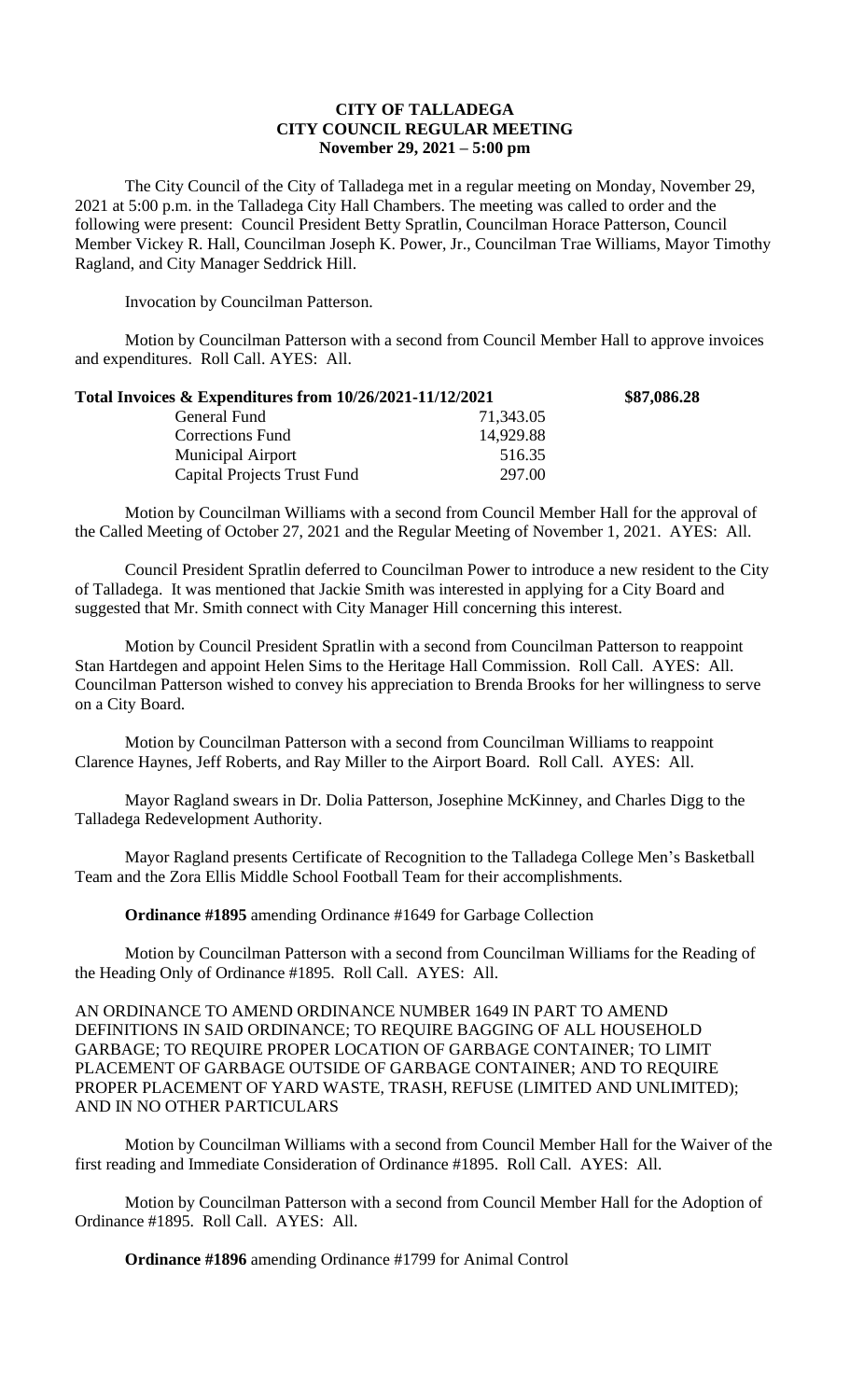Motion by Councilman Williams with a second from Councilman Patterson for the Reading of the Heading Only of Ordinance #1896. Roll Call. AYES: All.

## AN ORDINANCE TO AMEND ORDINANCE NUMBER 1799 IN PART TO REQUIRE THE REMOVAL OF ANIMAL FECES ON PUBLIC AND RESIDENTIAL PROPERTY BY THE OWNER OR PERSON IN CHARGE OF SAID ANIMAL AND TO PROVIDE FOR A GRADUATED FINE FOR VIOLATION THEREOF; AND IN NO OTHER PARTICULARS

Motion by Councilman Williams with a second from Councilman Patterson for the Waiver of the first reading and Immediate Consideration of Ordinance #1896. Roll Call. AYES: All.

Motion by Councilman Patterson with a second from Councilman Williams for the Adoption of Ordinance #1896. Roll Call. AYES: All.

**Ordinance #1897** amending Ordinance #963 to define junk, debris, rubbish, and scrap and to provide examples of areas where junk may not be stored

Motion by Councilman Williams with a second from Councilman Patterson for the Reading of the Heading Only of Ordinance #1897. Roll Call. AYES: All.

AN ORDINANCE TO AMEND ORDINANCE NUMBER 963 IN PART TO DEFINE JUNK, DEBRIS, RUBBISH, AND SCRAP; AND TO PROVIDE EXAMPLES OF AREAS WHERE JUNK MAY NOT BE STORED, PILED OR ACCUMULATED; AND IN NO OTHER PARTICULARS

Motion by Councilman Patterson with a second from Council Member Hall for the Waiver of the first reading and Immediate Consideration of Ordinance #1897. Roll Call. AYES: All.

Motion by Councilman Williams with a second from Councilman Patterson for the Adoption of Ordinance #1897. Roll Call. AYES: All.

**Ordinance #1898** approving the amended FY2021 Budget

Motion by Councilman Williams with a second from Council Member Hall for the Reading of the Heading Only of Ordinance #1898. Roll Call. AYES: All.

#### AN ORDINANCE AMENDING THE OFFICIAL ANNUAL BUDGET FOR THE CITY OF TALLADEGA, ALABAMA, FOR THE FISCAL YEAR BEGINNING 1 OCTOBER 2020 AND ENDING 30 SEPTEMBER 2021

Motion by Councilman Williams with a second from Council Member Hall for the Waiver of the first reading and Immediate Consideration of Ordinance #1898. Roll Call. AYES: All.

Motion by Councilman Patterson with a second from Council Member Hall for the Adoption of Ordinance #1898. Roll Call. AYES: All.

**Ordinance #1899** amending Ordinance #1892 FY2022 Budget

Motion by Councilman Patterson with a second from Councilman Power for the Reading of the Heading Only of Ordinance #1899. Roll Call. AYES: All.

## AN ORDINANCE AMENDING ORDINANCE NO. 1892 APPROVING THE OFFICAL ANNUAL BUDGET FOR THE CITY OF TALLADEGA, ALABAMA, FOR THE FISCAL YEAR BEGINNING 1 OCTOBER 2021 AND ENDING 30 SEPTEMBER 2022

Motion by Councilman Power with a second from Councilman Patterson for the Waiver of the first reading and Immediate Consideration of Ordinance #1899. Roll Call. AYES: All.

Motion by Councilman Williams with a second from Councilman Patterson for the Adoption of Ordinance #1899. Roll Call. AYES: All.

## **Appropriations**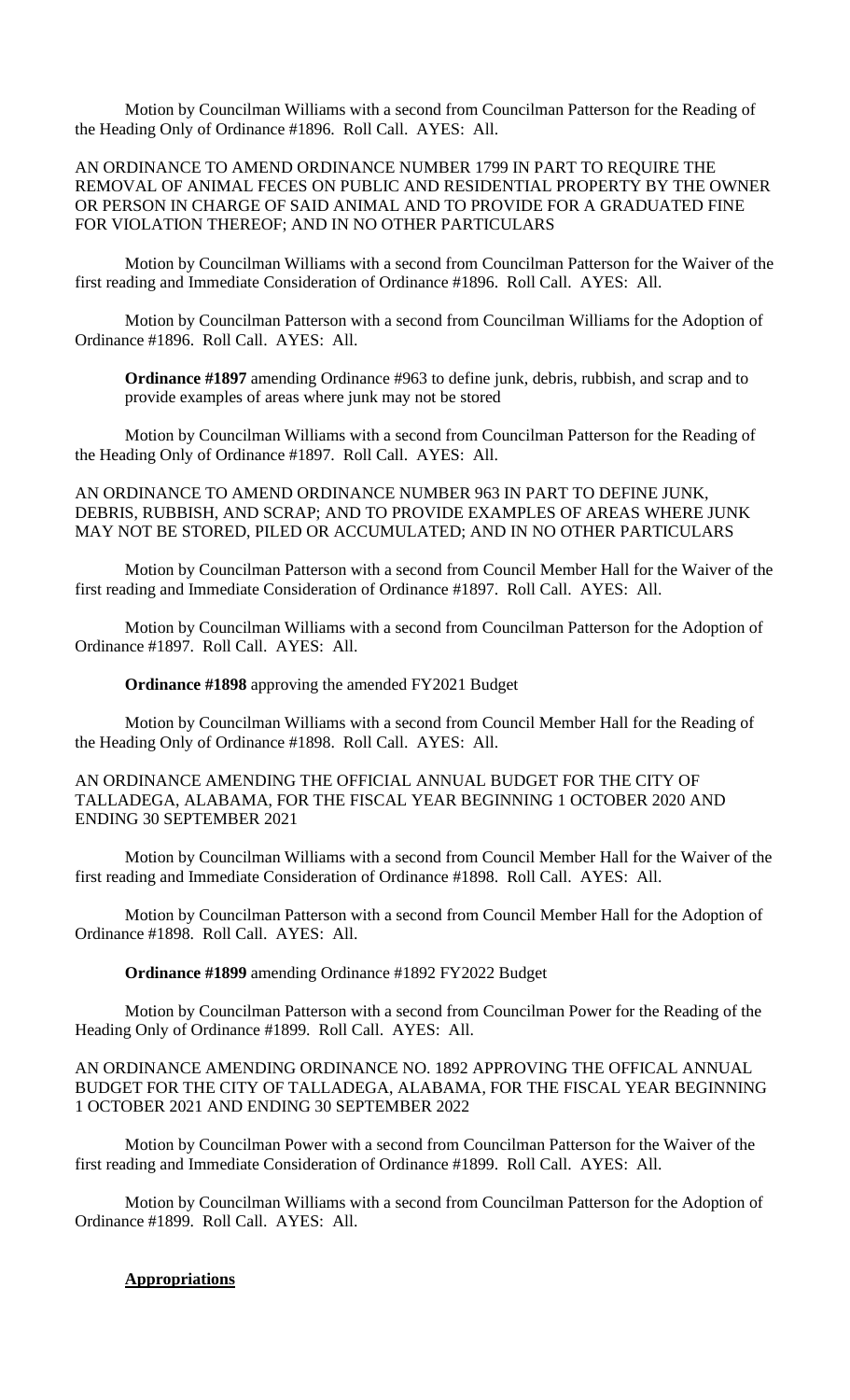**Resolution #5363** approving agreement with Alabama Cooperative System for a FY2022 appropriation of \$15,000

**Resolution #5364** approving agreement with Armstrong-Osborne Public Library for a FY2022 appropriation of \$50,000

**Resolution #5365** approving agreement with Boys & Girls Clubs of East Central Alabama for a FY2022 appropriation of \$16,500

**Resolution #5366** approving agreement with CareerLIFE Corporation for a FY2022 appropriation of \$58,400

**Resolution #5367** approving agreement with Central Alabama CrimeStoppers for a FY2022 appropriation of \$10,000

**Resolution #5368** approving agreement with Dancing Stars, Incorporated for a FY2022 appropriation of \$3,000

**Resolution #5369** approving agreement with East Alabama Regional Planning Development Commission, Senior RX for a FY2022 appropriation of \$35,000

**Resolution #5370** approving agreement with FIRST Family Service Center for a FY2022 appropriation of \$6,700

**Resolution #5371** approving agreement with Hall of Heroes, Inc. for a FY2022 appropriation of \$60,000

**Resolution #5372** approving agreement with Needmore Youth Development Center for a FY2022 appropriation of \$10,000

**Resolution #5373** approving agreement with Presbyterian Home for Children for a FY2022 appropriation of \$50,000

**Resolution #5374** approving agreement with Ritz Theatre for a FY2022 appropriation of \$53,530

**Resolution #5375** approving agreement with Samaritan House for a FY2022 appropriation of \$12,000

**Resolution #5376** approving agreement with Talladega City Schools for a FY2022 appropriation of \$150,000

**Resolution #5377** approving agreement with Talladega County Child Advocacy Center – Palmer Place for a FY2022 appropriation of \$6,000

**Resolution #5378** approving agreement with Talladega County Drug Task Force for a FY2022 appropriation of \$96,000

**Resolution #5379** approving agreement with Talladega County Economic Development Authority for a FY2022 appropriation of \$26,000

**Resolution #5380** approving agreement with Talladega Heritage Commission for a FY2022 appropriation of \$55,000

**Resolution #5381** approving agreement with Talladega Pilgrimage Council for a FY2022 appropriation of \$7,500

**Resolution #5382** approving agreement with Talladega's Red Door Kitchen for a FY2022 appropriation of \$15,500

**Resolution #5383** approving agreement with Talladega County NAACP for a FY2022 appropriation of \$3,000

**Resolution #5384** approving agreement with Talladega Bottling Works LLC for a FY2022 appropriation of \$25,000

**Resolution #5385** to expend public funds for sponsorship of two professional floats in the Chamber of Commerce Christmas Parade for a cost of \$800.00

**Resolution #5386** to enter into a grant agreement with East Alabama Regional Planning and Development Commission for funds and services for the Senior Nutrition Program for fiscal year 2022

**Resolution #5387** to enter into a purchase agreement with Kaufman Trailers for a heavy equipment flatbed trailer at a cost of \$26,590.00

**Resolution #5391** approving a contract with Neel-Schaffer Engineering Inc. for bridge inspection services in the amount up to \$18,805.00

Motion by Councilman Patterson with a second from Councilman Williams for the approval of Resolution #5363 to Resolution #5391. Roll Call. AYES: Council President Spratlin, Councilman Patterson, Council Member Hall, and Councilman Williams ABSTAIN: Councilman Power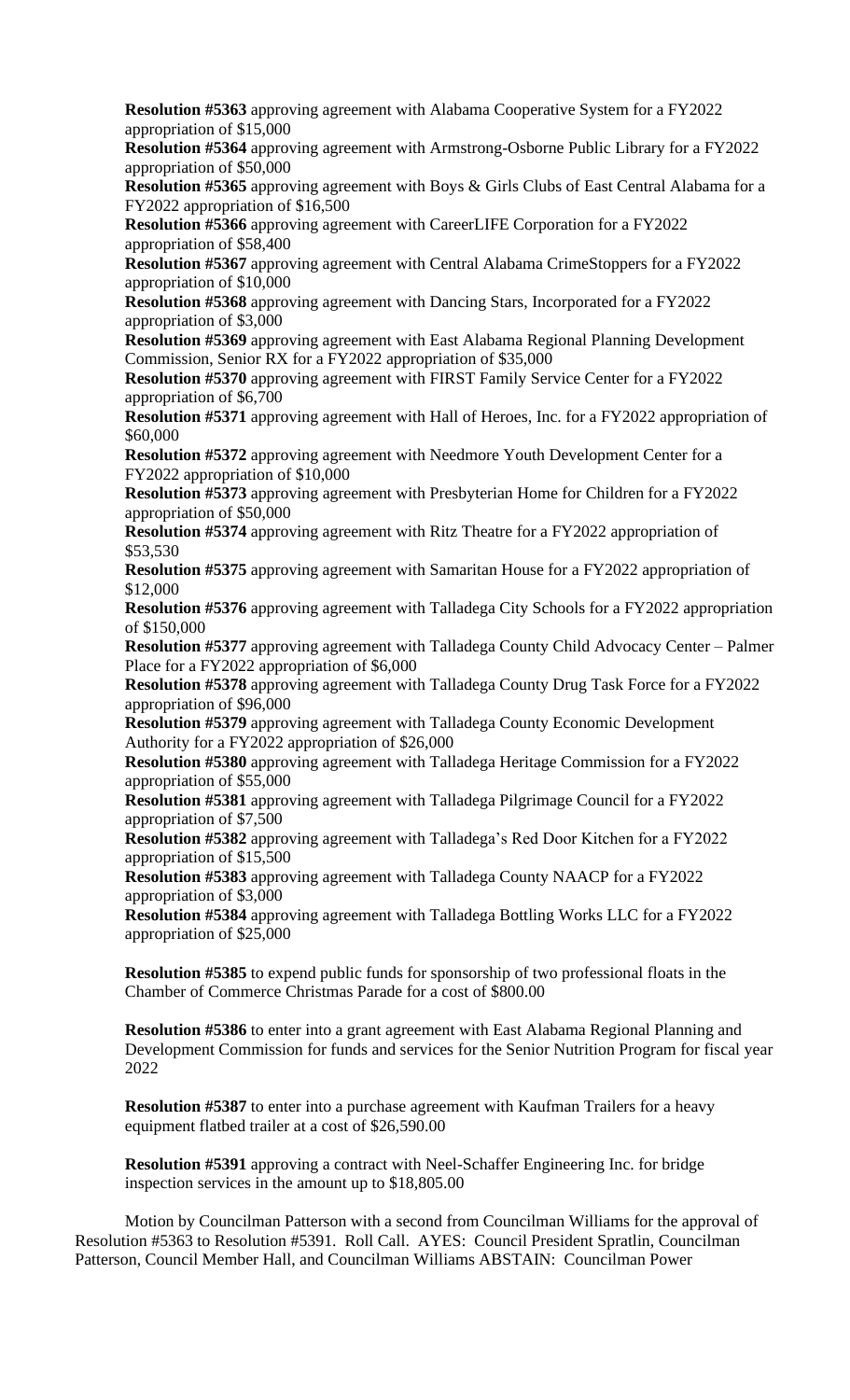Motion by Councilman Patterson with a second by Council Member Hall to approve invoices and expenditures for the Water Department. Roll Call. AYES: All.

| Water Department Expenditures for 10/23/2021 to 11/12/2021 |            | \$458,516.01 |
|------------------------------------------------------------|------------|--------------|
| Water/Sewer Fund                                           | 458,516.01 |              |

**Resolution #5388** approving a contract with InSite Engineering for design services for hydraulic repair to the Water Treatment Plant (WTP) at a cost not to exceed \$371,300.00

**Resolution #5389** approving a contract with InSite Engineering for design services for a new disk filter system at Brecon Wastewater Treatment Facility at a cost not to exceed \$144,300.00

**Resolution #5390** approving a change order for repair to the Main Wastewater Treatment Plant by Schmidt Environmental Construction, Inc. at a cost of \$72,000.00

Motion by Councilman Patterson with a second from Council Member Hall for the approval of Resolution #5388 to Resolution #5390. Roll Call. AYES: All.

Councilman Patterson inquired about the possibility of giving City employees Christmas bonuses as other municipalities have done so. There was some discussion upon this matter, with it being decided that City Manager Hill would bring back to the Council 3 options at the next meeting.

Councilman Power had some questions concerning the finance report and stated he would get with the Manager about it.

City Manager Hill wished to congratulate Assistant Fire Chief Goodenough for achieving the ACT Work Keys Assessment. He also mentioned that the budget process was a trying one however he appreciated the process, wished to thank the Council for allowing him the freedom to travel to vet new businesses to come to the City, wished to congratulate the basketball and football team, mentioned the continued effort to clean up the City by going after potholes, street paving, sidewalks, and other items to continue the improvement of the community, wished to thank several donors of the Christmas on the Square event such as Alabama Power, Armbrester Electric, Coosa Valley, Davis Builders, 1<sup>st</sup> Bank of Alabama, GP, Honda, The Talladega Superspeedway, and Daily Home, mentioned interest from a company out of Atlanta's interest in the Wehadkee Mill and Masterbrand as entertainment districts, attended a ribbon cutting for the new multipurpose building at Talladega College, had a great meeting concerning ARP funds, tour of Red Door Kitchen, participated in Zoom calls for the summer education programs for the internship programs for  $11<sup>th</sup>$  and  $12<sup>th</sup>$  graders, some students from AIDB, CACC, and Talladega College, and mentioned a meeting with AIBD concerning the relocation of their store.

Council President Spratlin wished to make the report of the evaluation done on the City Manager by the Council. It was revealed that City Manager Hill scored a 4.1 out of 5. Motion by Councilman Patterson with a second from Council Member Hall to increase the salary of the City Manager \$10,000 annually and to provide for a City vehicle not to exceed \$50,000. Roll Call. AYES: All.

Council Member Hall inquired when the Police Chief position would be filled. City Manager Hill commented that background checks are currently being done on the top 5 candidates and as soon as those come back the interview process would begin. Council Member Hall wished to go on record that Ward 2 was concerned about the issue. She also asked about the paving of roads to which City Manager Hill responded that the Council would be receiving a listing of top roads in every ward for them to vote on which order to begin. Council Member Hall informed City Manager Hill that the road condition of Stephen J. White Blvd. was questionable. She also requested a list of all the City's bank accounts, current balance and what each account is designated for.

Councilman Patterson asked when the work on the Chamber parking lot would begin now that the budget is in place and if the caboose would be included in the renovation. It was mentioned that the caboose work would be in the Capital Improvement Project. Councilman Patterson next asked where the City stood on the GEDI study. City Manager Hill stated that the results would back at the end of February.